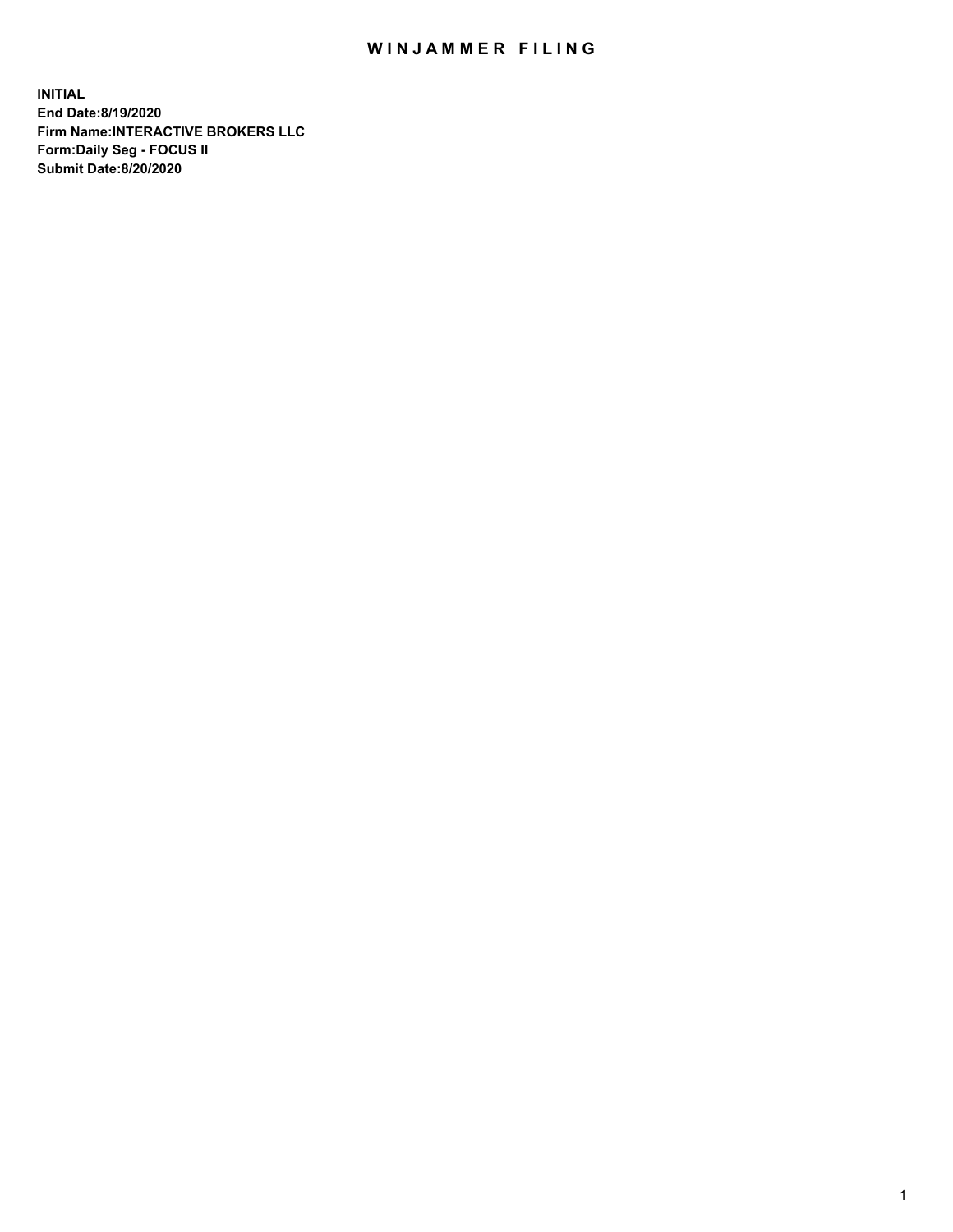**INITIAL End Date:8/19/2020 Firm Name:INTERACTIVE BROKERS LLC Form:Daily Seg - FOCUS II Submit Date:8/20/2020 Daily Segregation - Cover Page**

| Name of Company                                                                                                                                                                                                                                                                                                               | <b>INTERACTIVE BROKERS LLC</b>                                                   |
|-------------------------------------------------------------------------------------------------------------------------------------------------------------------------------------------------------------------------------------------------------------------------------------------------------------------------------|----------------------------------------------------------------------------------|
| <b>Contact Name</b>                                                                                                                                                                                                                                                                                                           | James Menicucci                                                                  |
| <b>Contact Phone Number</b>                                                                                                                                                                                                                                                                                                   | 203-618-8085                                                                     |
| <b>Contact Email Address</b>                                                                                                                                                                                                                                                                                                  | jmenicucci@interactivebrokers.c<br>om                                            |
| FCM's Customer Segregated Funds Residual Interest Target (choose one):<br>a. Minimum dollar amount: ; or<br>b. Minimum percentage of customer segregated funds required:% ; or<br>c. Dollar amount range between: and; or<br>d. Percentage range of customer segregated funds required between:% and%.                        | <u>0</u><br>$\overline{\mathbf{0}}$<br>155,000,000 245,000,000<br>0 <sub>0</sub> |
| FCM's Customer Secured Amount Funds Residual Interest Target (choose one):<br>a. Minimum dollar amount: ; or<br>b. Minimum percentage of customer secured funds required:%; or<br>c. Dollar amount range between: and; or<br>d. Percentage range of customer secured funds required between:% and%.                           | <u>0</u><br>$\overline{\mathbf{0}}$<br>80,000,000 120,000,000<br>0 <sub>0</sub>  |
| FCM's Cleared Swaps Customer Collateral Residual Interest Target (choose one):<br>a. Minimum dollar amount: ; or<br>b. Minimum percentage of cleared swaps customer collateral required:%; or<br>c. Dollar amount range between: and; or<br>d. Percentage range of cleared swaps customer collateral required between:% and%. | <u>0</u><br>$\underline{\mathbf{0}}$<br>0 <sub>0</sub><br>0 <sub>0</sub>         |

Attach supporting documents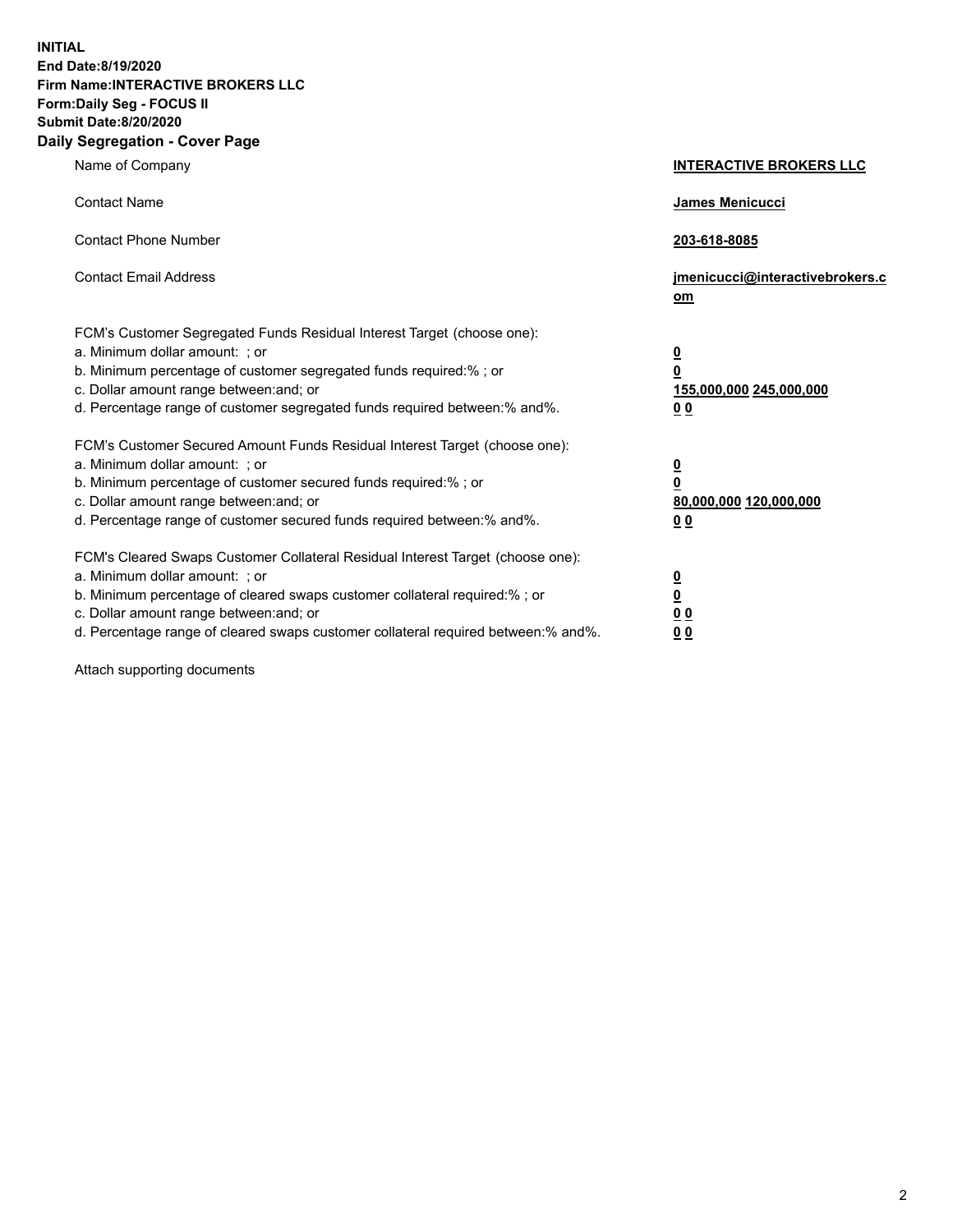**INITIAL End Date:8/19/2020 Firm Name:INTERACTIVE BROKERS LLC Form:Daily Seg - FOCUS II Submit Date:8/20/2020 Daily Segregation - Secured Amounts**

|     | Daily Segregation - Secured Amounts                                                         |                               |
|-----|---------------------------------------------------------------------------------------------|-------------------------------|
|     | Foreign Futures and Foreign Options Secured Amounts                                         |                               |
|     | Amount required to be set aside pursuant to law, rule or regulation of a foreign            | $0$ [7305]                    |
|     | government or a rule of a self-regulatory organization authorized thereunder                |                               |
| 1.  | Net ledger balance - Foreign Futures and Foreign Option Trading - All Customers             |                               |
|     | A. Cash                                                                                     | 622,720,716 [7315]            |
|     | B. Securities (at market)                                                                   | $0$ [7317]                    |
| 2.  | Net unrealized profit (loss) in open futures contracts traded on a foreign board of trade   | 2,557,304 [7325]              |
| 3.  | Exchange traded options                                                                     |                               |
|     | a. Market value of open option contracts purchased on a foreign board of trade              | 3,011,535 [7335]              |
|     | b. Market value of open contracts granted (sold) on a foreign board of trade                | -1,439,096 [7337]             |
| 4.  | Net equity (deficit) (add lines 1. 2. and 3.)                                               | 626,850,459 [7345]            |
| 5.  | Account liquidating to a deficit and account with a debit balances - gross amount           | 8,722 [7351]                  |
|     | Less: amount offset by customer owned securities                                            | 0 [7352] 8,722 [7354]         |
| 6.  | Amount required to be set aside as the secured amount - Net Liquidating Equity              | 626,859,181 [7355]            |
|     | Method (add lines 4 and 5)                                                                  |                               |
| 7.  | Greater of amount required to be set aside pursuant to foreign jurisdiction (above) or line | 626,859,181 [7360]            |
|     | 6.                                                                                          |                               |
|     | FUNDS DEPOSITED IN SEPARATE REGULATION 30.7 ACCOUNTS                                        |                               |
| 1.  | Cash in banks                                                                               |                               |
|     | A. Banks located in the United States                                                       | 120,169,962 [7500]            |
|     | B. Other banks qualified under Regulation 30.7                                              | 0 [7520] 120,169,962 [7530]   |
| 2.  | <b>Securities</b>                                                                           |                               |
|     | A. In safekeeping with banks located in the United States                                   | 479,923,600 [7540]            |
|     | B. In safekeeping with other banks qualified under Regulation 30.7                          | 0 [7560] 479,923,600 [7570]   |
| 3.  | Equities with registered futures commission merchants                                       |                               |
|     | A. Cash                                                                                     | $0$ [7580]                    |
|     | <b>B.</b> Securities                                                                        | $0$ [7590]                    |
|     | C. Unrealized gain (loss) on open futures contracts                                         | $0$ [7600]                    |
|     | D. Value of long option contracts                                                           | $0$ [7610]                    |
|     | E. Value of short option contracts                                                          | 0 [7615] 0 [7620]             |
| 4.  | Amounts held by clearing organizations of foreign boards of trade                           |                               |
|     | A. Cash                                                                                     | $0$ [7640]                    |
|     | <b>B.</b> Securities                                                                        | $0$ [7650]                    |
|     | C. Amount due to (from) clearing organization - daily variation                             | $0$ [7660]                    |
|     | D. Value of long option contracts                                                           | $0$ [7670]                    |
|     | E. Value of short option contracts                                                          | 0 [7675] 0 [7680]             |
| 5   | Amounts held by members of foreign boards of trade                                          |                               |
|     | A. Cash                                                                                     | 145,562,419 [7700]            |
|     | <b>B.</b> Securities                                                                        | $0$ [7710]                    |
|     | C. Unrealized gain (loss) on open futures contracts                                         | 3,715,131 [7720]              |
|     | D. Value of long option contracts                                                           | 3,011,535 [7730]              |
|     | E. Value of short option contracts                                                          | -1,439,096 [7735] 150,849,989 |
|     |                                                                                             | [7740]                        |
| 6.  | Amounts with other depositories designated by a foreign board of trade                      | $0$ [7760]                    |
| 7.  | Segregated funds on hand                                                                    | $0$ [7765]                    |
| 8.  | Total funds in separate section 30.7 accounts                                               | 750,943,551 [7770]            |
| 9.  | Excess (deficiency) Set Aside for Secured Amount (subtract line 7 Secured Statement         | 124,084,370 [7380]            |
|     | Page 1 from Line 8)                                                                         |                               |
| 10. | Management Target Amount for Excess funds in separate section 30.7 accounts                 | 80,000,000 [7780]             |
| 11. | Excess (deficiency) funds in separate 30.7 accounts over (under) Management Target          | 44,084,370 [7785]             |
|     |                                                                                             |                               |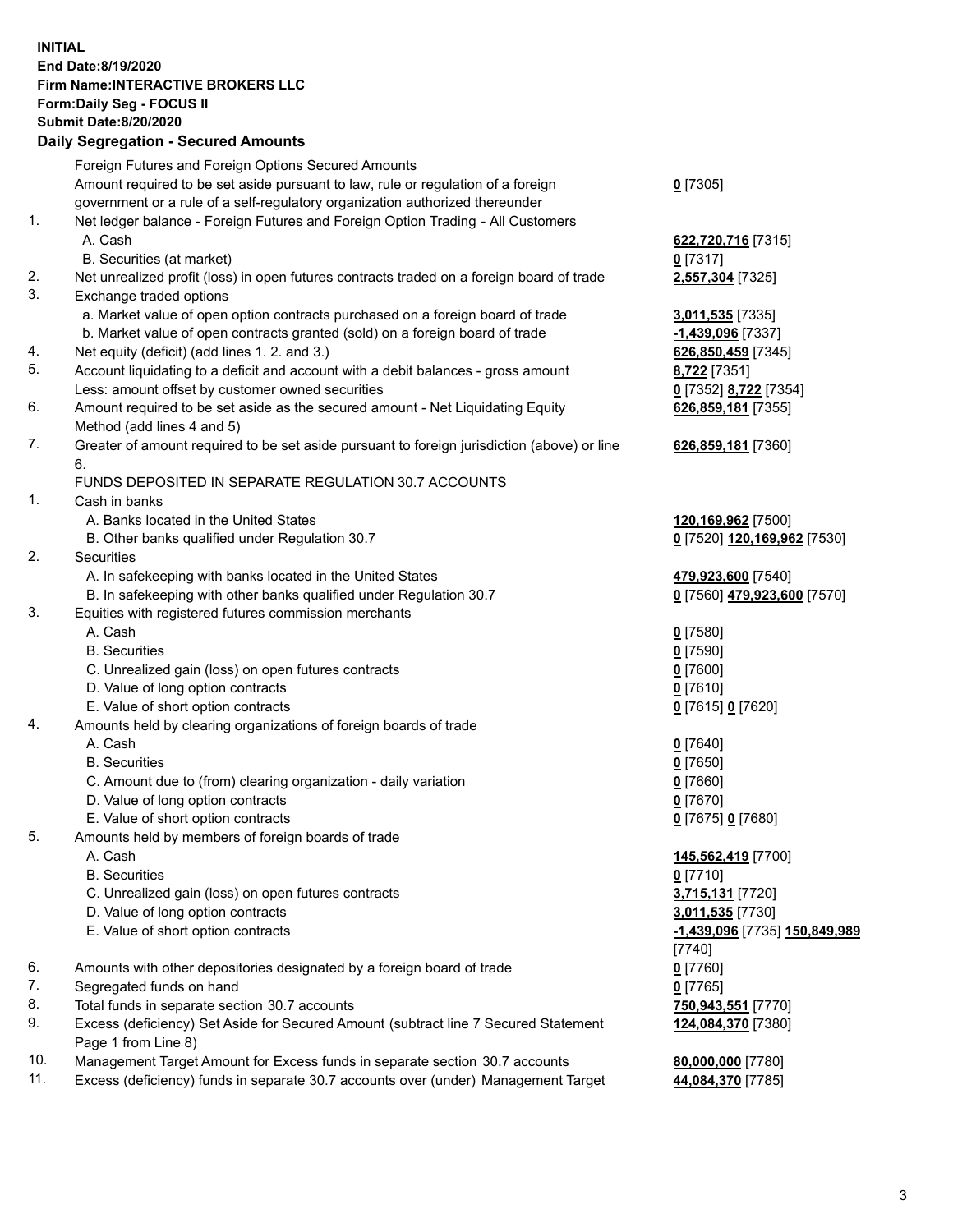**INITIAL End Date:8/19/2020 Firm Name:INTERACTIVE BROKERS LLC Form:Daily Seg - FOCUS II Submit Date:8/20/2020 Daily Segregation - Segregation Statement** SEGREGATION REQUIREMENTS(Section 4d(2) of the CEAct) 1. Net ledger balance A. Cash **5,462,395,070** [7010] B. Securities (at market) **0** [7020] 2. Net unrealized profit (loss) in open futures contracts traded on a contract market **67,033,103** [7030] 3. Exchange traded options A. Add market value of open option contracts purchased on a contract market **321,085,020** [7032] B. Deduct market value of open option contracts granted (sold) on a contract market **-263,818,248** [7033] 4. Net equity (deficit) (add lines 1, 2 and 3) **5,586,694,945** [7040] 5. Accounts liquidating to a deficit and accounts with debit balances - gross amount **6,158,732** [7045] Less: amount offset by customer securities **0** [7047] **6,158,732** [7050] 6. Amount required to be segregated (add lines 4 and 5) **5,592,853,677** [7060] FUNDS IN SEGREGATED ACCOUNTS 7. Deposited in segregated funds bank accounts A. Cash **1,242,596,826** [7070] B. Securities representing investments of customers' funds (at market) **2,457,301,045** [7080] C. Securities held for particular customers or option customers in lieu of cash (at market) **0** [7090] 8. Margins on deposit with derivatives clearing organizations of contract markets A. Cash **5,077,148** [7100] B. Securities representing investments of customers' funds (at market) **2,035,207,313** [7110] C. Securities held for particular customers or option customers in lieu of cash (at market) **0** [7120] 9. Net settlement from (to) derivatives clearing organizations of contract markets **-511,008** [7130] 10. Exchange traded options A. Value of open long option contracts **320,930,693** [7132] B. Value of open short option contracts **-263,762,971** [7133] 11. Net equities with other FCMs A. Net liquidating equity **0** [7140] B. Securities representing investments of customers' funds (at market) **0** [7160] C. Securities held for particular customers or option customers in lieu of cash (at market) **0** [7170] 12. Segregated funds on hand **0** [7150] 13. Total amount in segregation (add lines 7 through 12) **5,796,839,046** [7180] 14. Excess (deficiency) funds in segregation (subtract line 6 from line 13) **203,985,369** [7190] 15. Management Target Amount for Excess funds in segregation **155,000,000** [7194] **48,985,369** [7198]

16. Excess (deficiency) funds in segregation over (under) Management Target Amount Excess